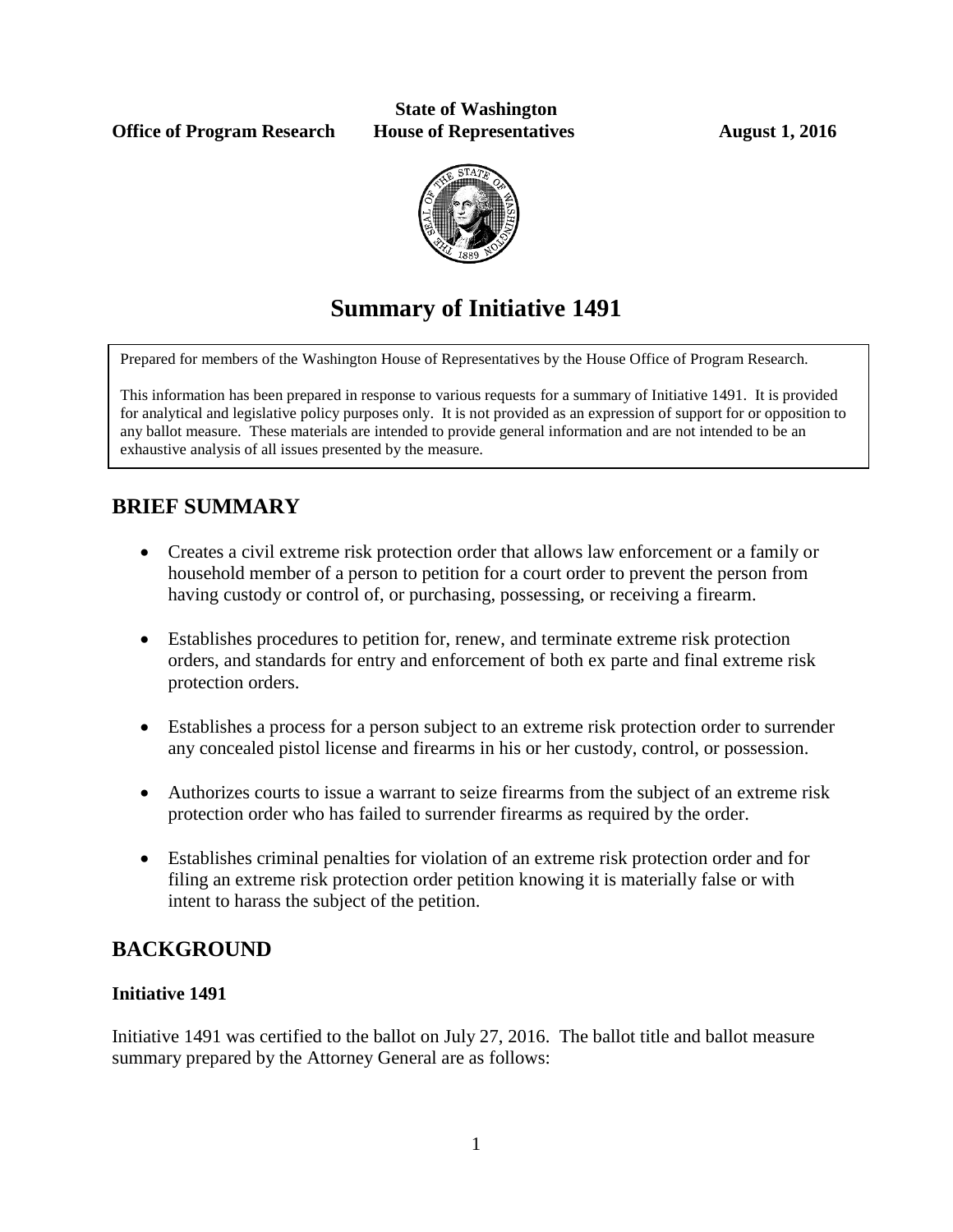#### **Ballot Title**

Statement of Subject: Initiative Measure No. 1491 concerns court-issued extreme risk protection orders temporarily preventing access to firearms.

Concise Description: This measure would allow police, family, or household members to obtain court orders temporarily preventing firearms access by persons exhibiting mental illness, violent or other behavior indicating they may harm themselves or others.

Should this measure be enacted into law? Yes [ ] No [ ]

#### **Ballot Measure Summary**

This measure would authorize courts, upon petition by police or a "family or household member," to issue an "extreme risk protection order" to prevent an individual from accessing firearms for a specified time period, if the court finds that the individual poses a significant danger of causing personal injury to himself or others with a firearm. Temporary ex parte orders could be issued where there is sufficient evidence of significant danger in the near future.

#### **Protection Orders, Restraining Orders, and No-Contact Orders**

There are a number of civil protection orders that allow a court to restrain a person from having contact with or threatening another person or to exclude the person from certain locations or coming within a specified distance of certain locations. Protection orders are available for victims of domestic violence, stalking, harassment, sexual assault, and vulnerable adult abuse. A court may enter a temporary ex parte protection order without notice to the person subject to the order on a showing that irreparable injury may occur if an immediate order is not entered. After notice and a full hearing, a final protection order may be entered that lasts for a fixed term, or in some cases, is permanent.

In criminal proceedings a court may issue a no-contact order to protect the victim of the crime during the pendency of the criminal proceedings or as a condition of the offender's sentence. In family law proceedings a court may enter a civil restraining order that may include provisions restraining a person from contacting another or excluding the person from certain locations.

Generally, violation of a protection order, no-contact order, or restraining order is a gross misdemeanor. A violation of some orders is a class C felony if the person has two prior convictions for violation of a similar order or if the violation involved an assault or reckless endangerment.

Prepared for members of the Washington House of Representatives by the House Office of Program Research. This information has been prepared in response to various requests for a summary of Initiative 1491. It is provided for analytical and legislative policy purposes only. It is not provided as an expression of support for or opposition to any ballot measure. These materials are intended to provide general information and are not intended to be an exhaustive analysis of all issues presented by the measure.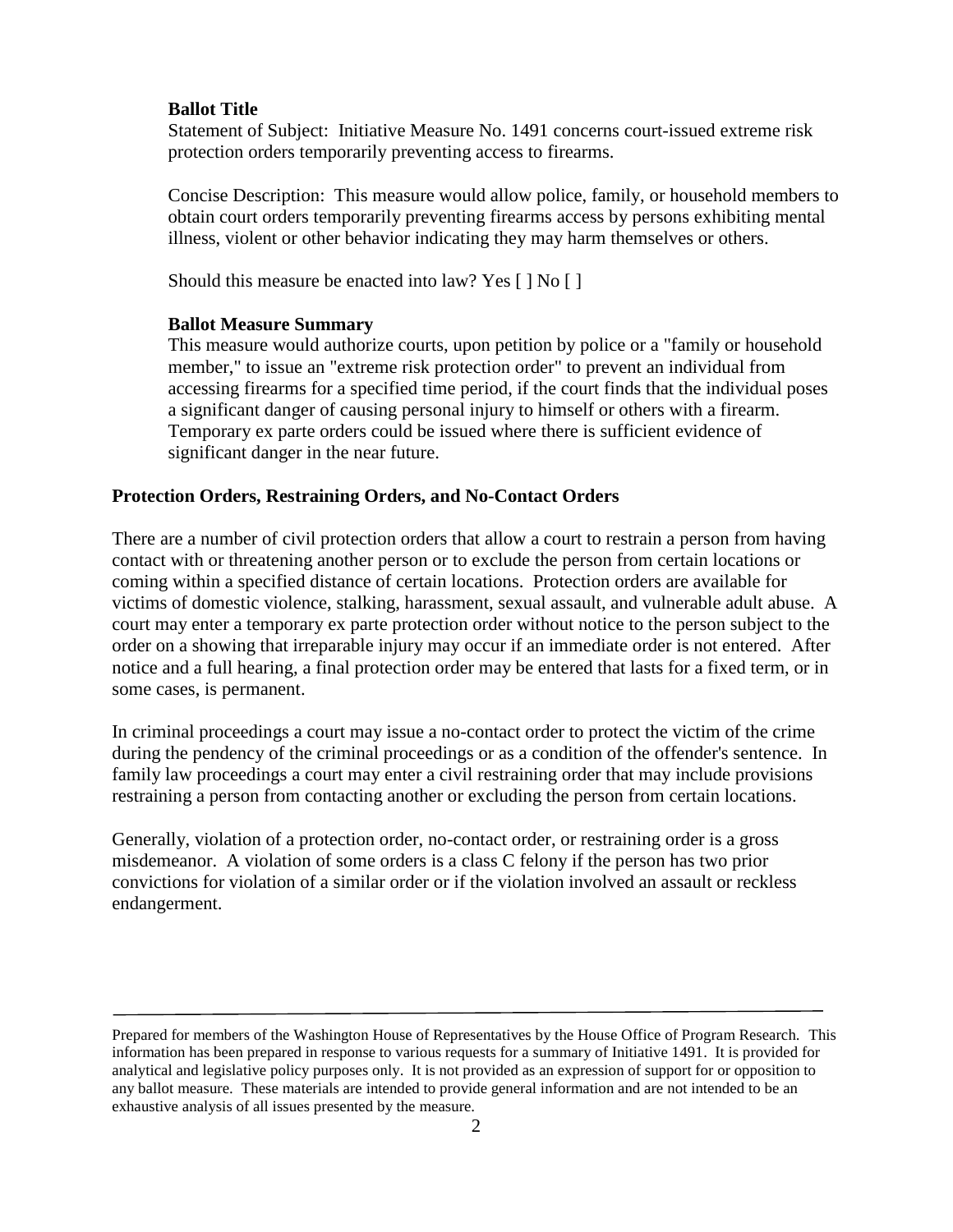### **Surrender of Firearms and Dangerous Weapons**

A person who is subject to a protection order, restraining order, or no-contact order may be required to surrender his or her firearms, dangerous weapons, and concealed pistol license while the order is in place. The court may order surrender when:

- The person has used, displayed, or threatened to use a firearm or dangerous weapon in a felony or has previously committed an offense making the person ineligible to possess a firearm.
- The person's possession of a firearm or dangerous weapon presents a serious and imminent threat to public health or safety, or to the health or safety of any individual.
- The person is subject to a qualifying order that makes the person ineligible to possess a firearm. Qualifying orders are those issued after notice and an opportunity to be heard and that meet other requirements, including that the order finds the restrained person is a credible threat to the physical safety of an intimate partner or child of an intimate partner and explicitly prohibits the person from using or threatening physical force against an intimate partner or child.

The court may order the temporary surrender of firearms and dangerous weapons during the pendency of the petition without notice to the person subject to the order if the court finds irreparable injury could result before the time for response has elapsed.

The court may require the person to surrender his or her firearm or dangerous weapons to the local law enforcement agency, the person's counsel, or another person designated by the court. Law enforcement agencies are required to have policies and procedures regarding the acceptance, storage, and return of surrendered firearms and weapons.

## **SUMMARY**

## **Extreme Risk Protection Orders**

Civil extreme risk protection orders are created. A law enforcement officer or agency or a family or household member of a person may petition the court for an extreme risk protection order to enjoin the person (respondent) from having in his or her custody or control, purchasing, possessing, or receiving a firearm.

"Family or household member" means any person related by blood, marriage, or adoption to the respondent, dating partner of the respondent, person who has a child in common with the respondent, person who resides or has resided with the respondent within the past year, domestic partner of the respondent, person who has a biological or legal parent-child relationship with the respondent, including stepparents and stepchildren and grandparents and grandchildren, and person who is acting or has acted as the respondent's guardian.

Prepared for members of the Washington House of Representatives by the House Office of Program Research. This information has been prepared in response to various requests for a summary of Initiative 1491. It is provided for analytical and legislative policy purposes only. It is not provided as an expression of support for or opposition to any ballot measure. These materials are intended to provide general information and are not intended to be an exhaustive analysis of all issues presented by the measure.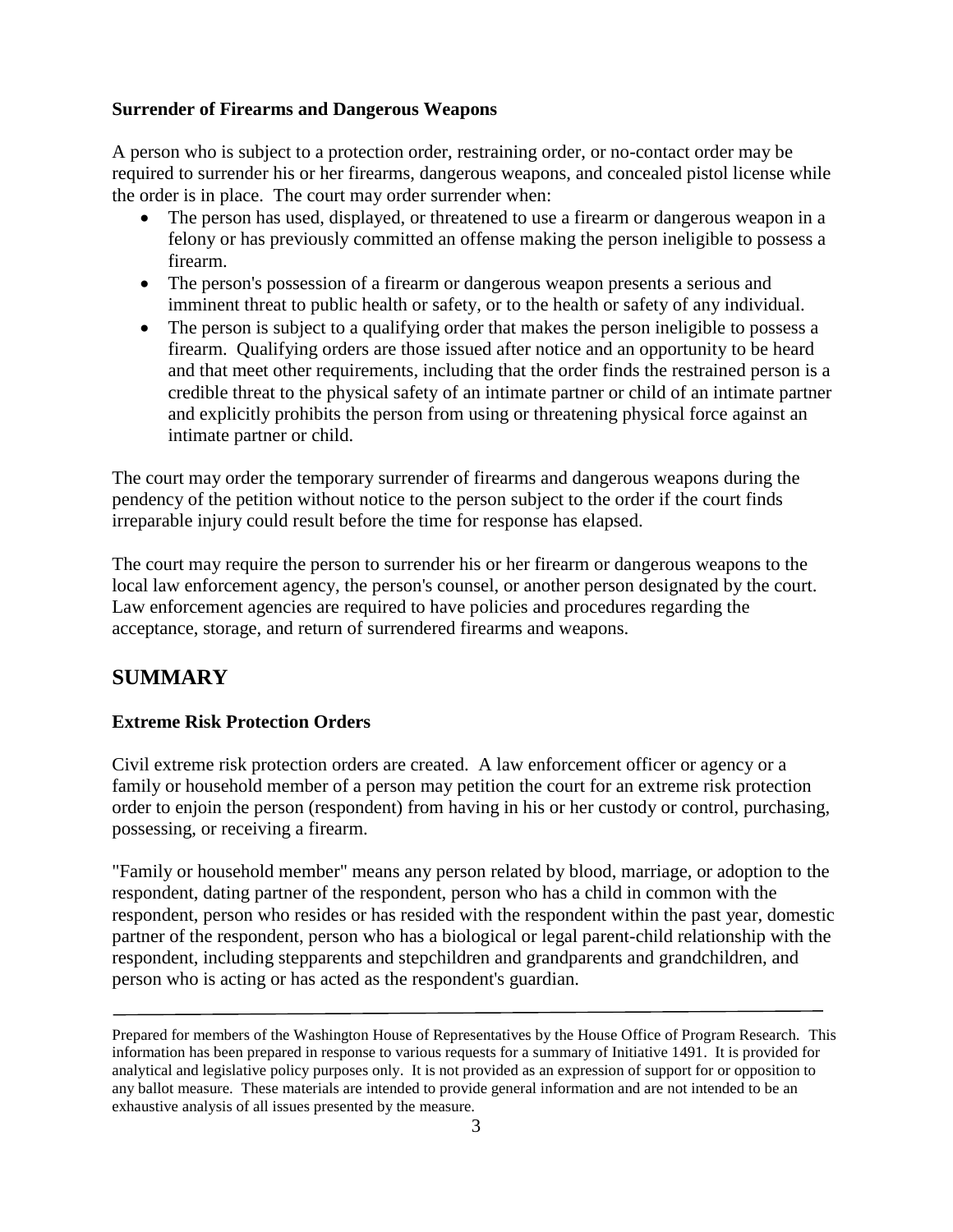*Jurisdiction and Venue*. The superior courts have jurisdiction over extreme risk protection orders. District and municipal courts have limited jurisdiction over issuance and enforcement of ex parte extreme risk protection orders, but the case must be transferred to superior court for the full hearing on the petition. A petition for an extreme risk protection order must be filed in the county where either the petitioner or respondent resides.

*Filing a Petition.* A petition for an extreme risk protection order must allege that the respondent poses a significant danger of causing personal injury to self or others by having in his or her custody or control, purchasing, possessing, or receiving a firearm. The petition must include a sworn affidavit stating specific information that gives rise to a reasonable fear of future dangerous acts by the respondent. The petition also must identify any firearms the petitioner believes to be in the respondent's possession, custody, or control and whether there are any known protection orders governing the respondent or pending actions between the petitioner and respondent.

A law enforcement officer or agency that petitions for an extreme risk protection order must make a good faith effort to provide notice of the petition to a family or household member and to any known third party who may be at risk of violence. The notice must include referrals to appropriate mental health, domestic violence, and counseling resources.

*Service of Process and Hearings.* Upon receipt of the petition, the court must order a hearing to be held no later than 14 days from the date of the order. The notice of hearing and petition must be personally served upon the respondent by a law enforcement officer at least five court days before the hearing. If timely service is not made, the court must set a new hearing date and either require additional attempts at personal service or permit service by publication or mail if certain criteria are met. The court may issue a temporary ex parte extreme risk protection order pending the full hearing, which must be served with the notice of hearing and petition.

The hearing may be held by telephone under certain circumstances. At the hearing the court must consider whether a mental health evaluation or chemical dependency evaluation of the respondent is appropriate.

The court must issue an extreme risk protection order if it finds by a preponderance of the evidence that the respondent poses a significant danger of causing personal injury to self or others by having in his or her custody or control, purchasing, possessing, or receiving a firearm.

No fee may be charged to the petitioner for filing or service of process, and the petitioner is entitled to certified copies at no charge.

*Factors Considered by the Court.* A court may consider any relevant evidence concerning the respondent in determining whether to issue an extreme risk protection order, including:

Prepared for members of the Washington House of Representatives by the House Office of Program Research. This information has been prepared in response to various requests for a summary of Initiative 1491. It is provided for analytical and legislative policy purposes only. It is not provided as an expression of support for or opposition to any ballot measure. These materials are intended to provide general information and are not intended to be an exhaustive analysis of all issues presented by the measure.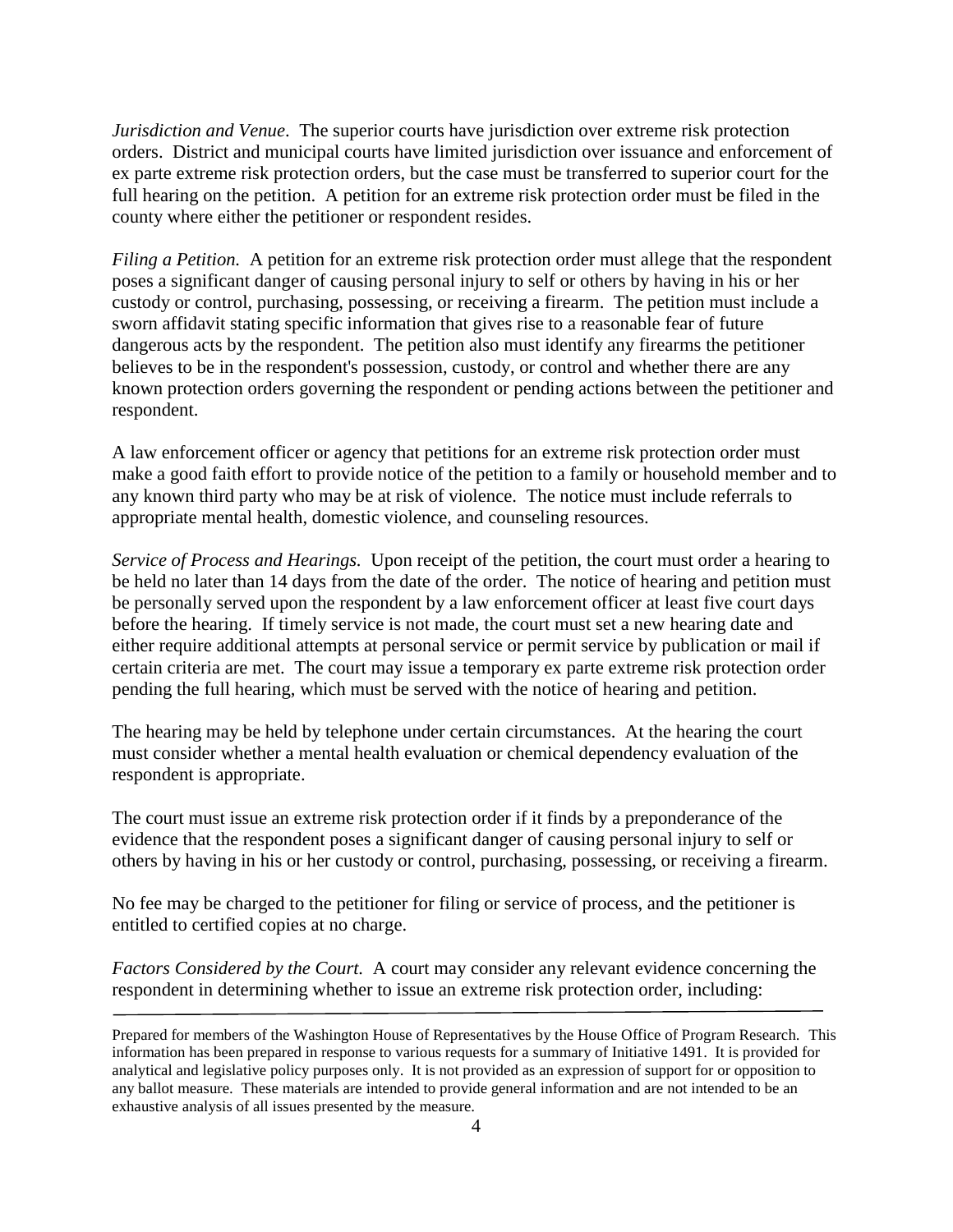- a recent act or threat of violence against self or others;
- a pattern of violent acts or violent threats within the past 12 months;
- any dangerous mental health issues of the respondent;
- a violation of a domestic violence, anti-harassment, stalking, or sexual assault protection order or no-contact order;
- a previous or existing extreme risk protection order and any violation of an extreme risk protection order;
- a conviction for a crime that constitutes domestic violence;
- ownership, access to, or intent to possess firearms;
- the unlawful or reckless use, display, or brandishing of a firearm;
- the history of use, attempted use, or threatened use of physical force against another person, or the stalking of another person;
- any prior arrest for a felony offense or violent crime;
- corroborated evidence of the abuse of controlled substances or alcohol; and
- evidence of recent acquisition of firearms.

*Contents and Effect of Order.* A person subject to an extreme risk protection order is prohibited from having in his or her custody or control, purchasing, possessing, receiving, or attempting to purchase or receive a firearm, and must surrender any concealed pistol license and all firearms in his or her custody, control, or possession.

An extreme risk protection order must contain certain information, including the grounds supporting issuance of the order, the date and time of issuance and expiration of the order, and whether a mental health or chemical dependency evaluation of the respondent is required. In addition, the order must include a statement informing the respondent that he or she must surrender any concealed pistol license and all firearms in the respondent's custody, control, or possession.

When entering an extreme risk protection order, the court must inform the respondent of the right to request termination of the order and provide the respondent with a form to request a termination hearing.

*Temporary Ex Parte Orders.* The court may issue a temporary ex parte extreme risk protection order pending a full hearing if the court determines there is reasonable cause to believe the respondent poses a significant danger in the near future by having in his or her custody or control, purchasing, possessing, or receiving a firearm. A hearing on a petition for an ex parte order may be held in person or by telephone and must be held the day the petition is filed or the next judicial day.

Prepared for members of the Washington House of Representatives by the House Office of Program Research. This information has been prepared in response to various requests for a summary of Initiative 1491. It is provided for analytical and legislative policy purposes only. It is not provided as an expression of support for or opposition to any ballot measure. These materials are intended to provide general information and are not intended to be an exhaustive analysis of all issues presented by the measure.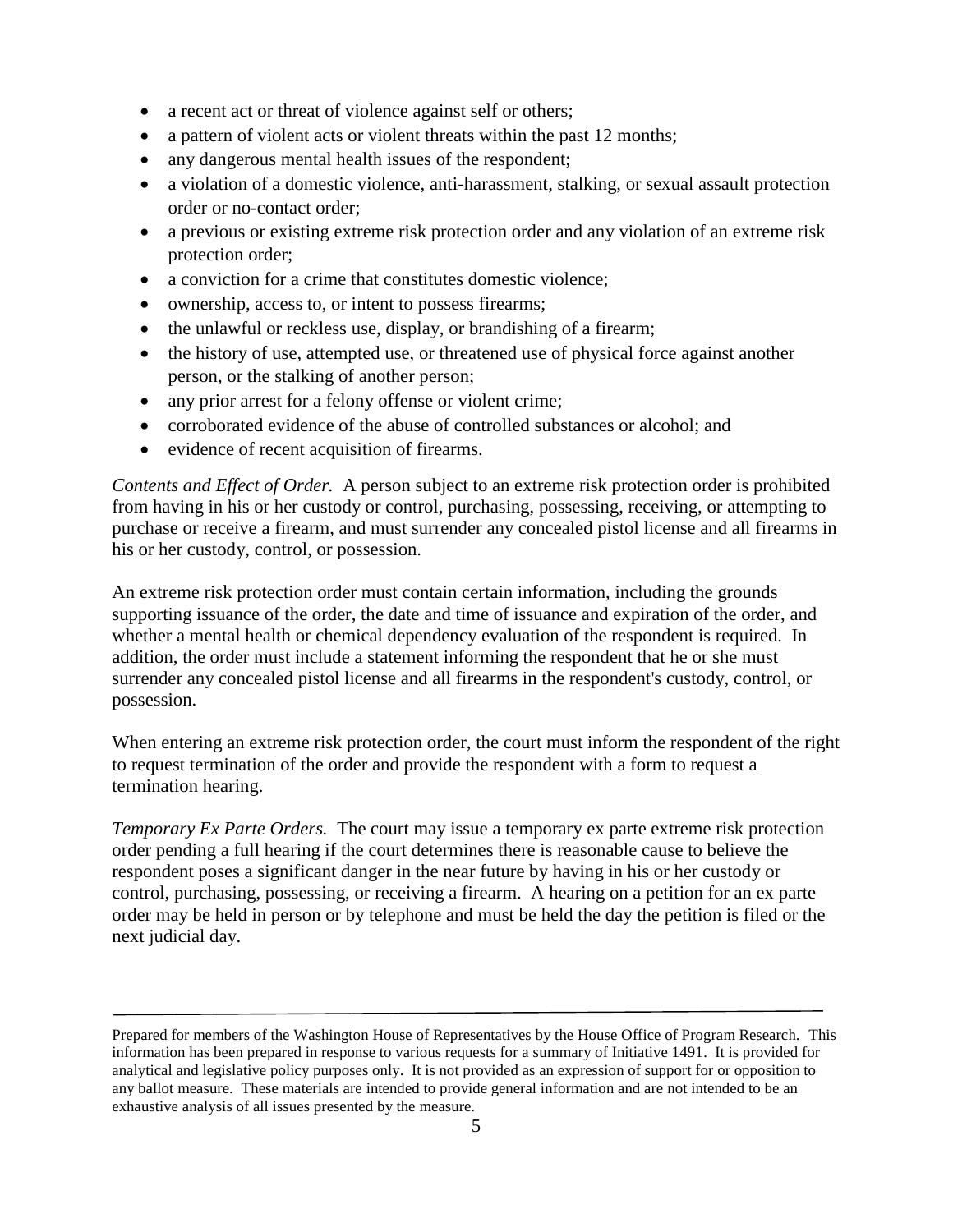The court must set a full hearing within 14 days of the issuance of an ex parte order to determine if a final extreme risk protection order should be entered. If the court permits service by publication or mail, the court must set the full hearing date no later than 24 days from issuance of the ex parte order. An ex parte order expires upon the hearing on the final extreme risk protection order.

*Final Orders*. A final extreme risk protection order is effective for one year. The final order must be personally served on the respondent by a law enforcement officer, or at the election of the petitioner, by a private party. Service of the order by publication or mail is allowed in certain circumstances, and service of the order is not required if the order recites that the respondent appeared in person before the court.

A final order may be renewed one or more times and a renewed order is effective for one year. A motion for renewal of a final order may be filed at any time within 105 days of the expiration of the order. The court must notify the petitioner of the impending expiration of a final order 105 days before the order expires.

The respondent may request termination of a final order one time every 12-month period the order is in effect. Notice of the request for termination must be served on the petitioner, and a hearing on the request must take place no sooner than 14 days and no later than 30 days from service of the request on the petitioner. The court must terminate the final order if the respondent proves by a preponderance of the evidence that the respondent does not pose a significant danger of causing personal injury to self or others by having in his or her custody or control, purchasing, possessing, or receiving a firearm.

*Surrender of Firearms.* A law enforcement officer serving an ex parte or final extreme risk protection order must request the respondent to immediately surrender any concealed pistol license and all firearms in his or her custody, control, or possession. If a law enforcement officer does not serve the order, the respondent must surrender the firearms to law enforcement within 48 hours of being served by alternate service or within 48 hours of the hearing at which the respondent was present. The law enforcement officer must issue a receipt for a surrendered concealed pistol license or firearm, provide a copy of the receipt to the respondent, and file the receipt with the court within 72 hours.

At the time of issuance of a final order, the court must set a hearing date within three days and require the respondent to appear and show proof of the surrender of firearms in his or her custody, control, or possession.

The court may issue a warrant for the search and seizure of firearms if it determines based on the sworn testimony of the petitioner or a law enforcement officer that probable cause exists to believe the respondent has failed to surrender all firearms in his or her custody, control, or possession.

Prepared for members of the Washington House of Representatives by the House Office of Program Research. This information has been prepared in response to various requests for a summary of Initiative 1491. It is provided for analytical and legislative policy purposes only. It is not provided as an expression of support for or opposition to any ballot measure. These materials are intended to provide general information and are not intended to be an exhaustive analysis of all issues presented by the measure.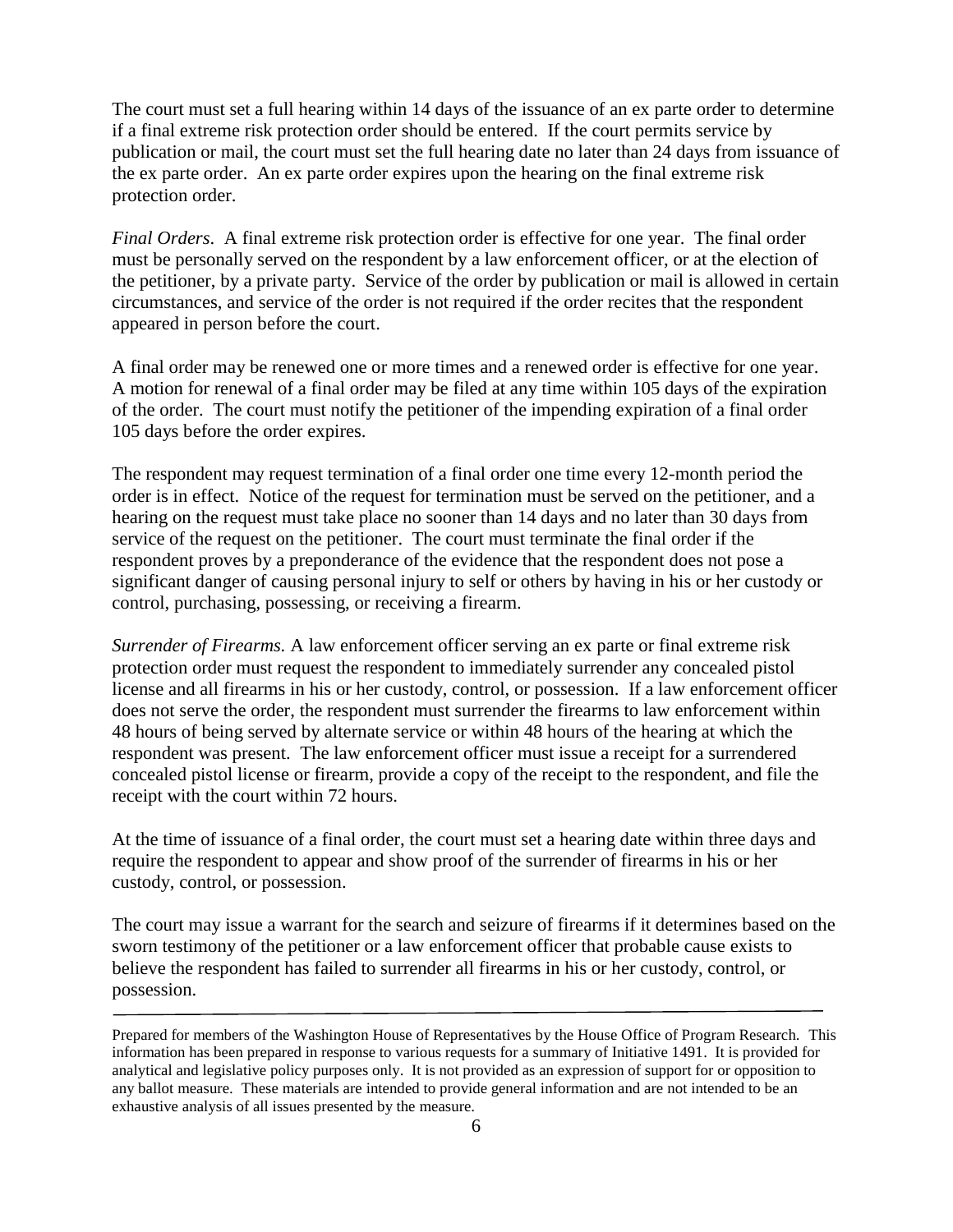A surrendered firearm that is lawfully owned by a person other than the respondent must be returned to the owner if the firearm is removed from the respondent's custody, control, or possession and the owner agrees to store the firearm in a manner that prevents the respondent from having access to or control of the firearm.

At the expiration or termination of an extreme risk protection order, a law enforcement agency must return any surrendered firearms requested by the respondent only after conducting a background check and determining that the respondent is eligible to possess firearms under federal and state law. If requested, the agency must provide prior notice of the return of firearms to a family or household member of the respondent.

Law enforcement agencies must develop policies and procedures by June 1, 2017, regarding the acceptance, storage, and return of surrendered firearms.

*Criminal Penalties.* A person who files a petition for an extreme risk protection order knowing the information in the petition is materially false or with the intent to harass the respondent is guilty of a gross misdemeanor.

A person who has in his or her custody or control, purchases, possesses, or receives a firearm knowing that he or she is prohibited from doing so by an extreme risk protection order is guilty of a gross misdemeanor and is prohibited from having in his or her custody or control, purchasing, possessing, receiving, or attempting to purchase or receive a firearm for an additional five years from the date the existing order expires. A violation of an extreme risk protection order is an unranked class C felony if the person has two or more prior convictions for a violation of an extreme risk protection order.

#### **Other Provisions**

The clerk of the court must enter an ex parte or final extreme risk protection order into the Judicial Information System and forward a copy of the order to the appropriate law enforcement agency on the same day as issuance. The local law enforcement agency must enter the order into the National Instant Criminal Background Check System, any other federal or state computerbased systems used to identify prohibited purchasers of firearms, and the state database used by law enforcement for listing outstanding warrants. An order must remain in these systems until the order expires or is terminated.

The court issuing an extreme risk protection order must forward within three judicial days a copy of the respondent's driver's license or comparable information and date of entry of the order to the Department of Licensing (DOL). If the DOL determines the respondent has a concealed pistol license, the DOL must immediately notify the license-issuing agency, which must immediately revoke the license.

Prepared for members of the Washington House of Representatives by the House Office of Program Research. This information has been prepared in response to various requests for a summary of Initiative 1491. It is provided for analytical and legislative policy purposes only. It is not provided as an expression of support for or opposition to any ballot measure. These materials are intended to provide general information and are not intended to be an exhaustive analysis of all issues presented by the measure.